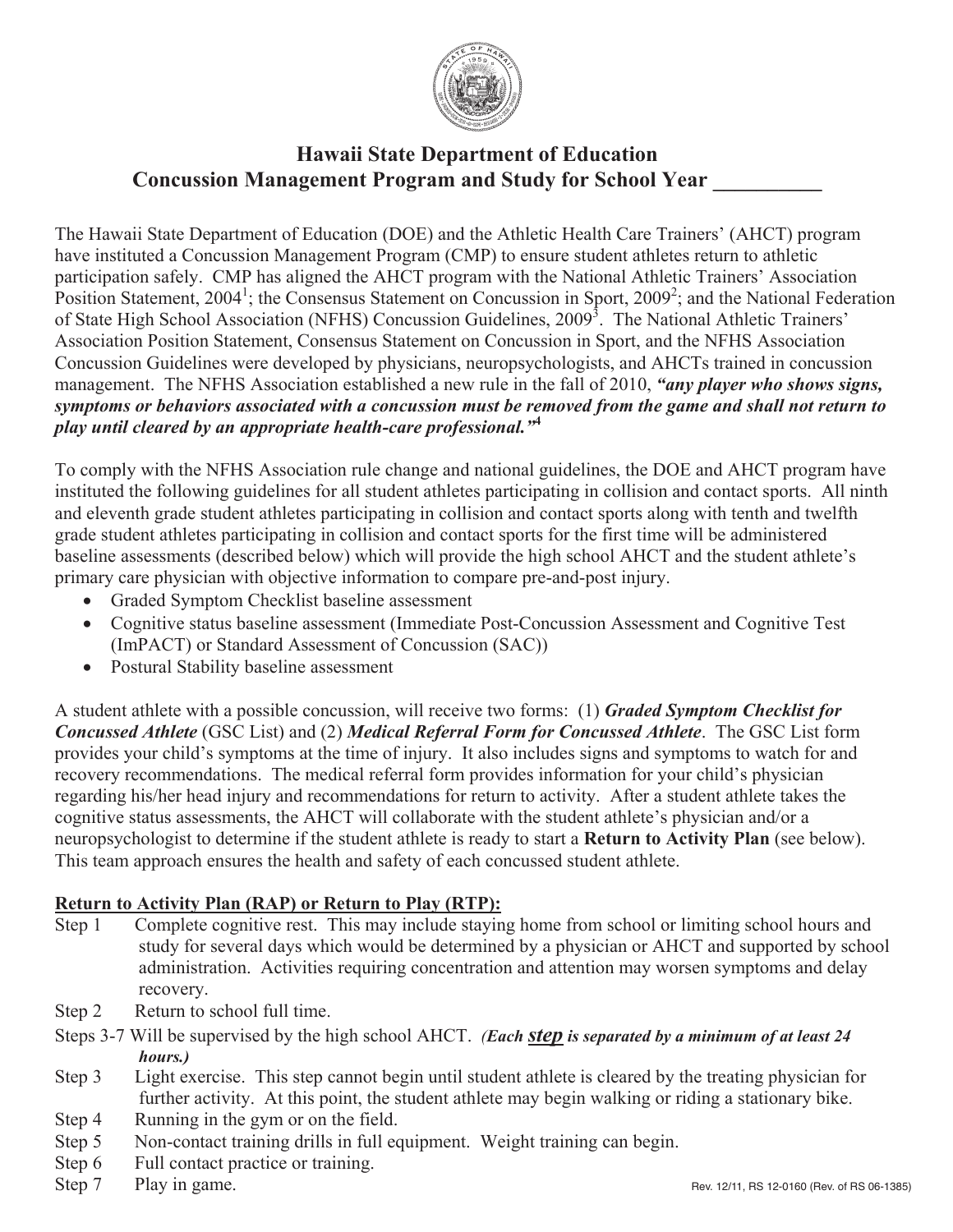The AHCT program will continually monitor its CMP to ensure the health and safety of Hawaii's student athletes. To assist the AHCT program in its CMP monitoring, the DOE will be conducting a study to ensure CMP quality.

By signing below, you acknowledge receipt of information about the DOE's CMP and the signs and symptoms of a concussion.

 $\_$  , and the contribution of the contribution of  $\overline{\mathcal{L}}$  , and  $\overline{\mathcal{L}}$  , and  $\overline{\mathcal{L}}$  , and  $\overline{\mathcal{L}}$ 

 $\mathcal{L}_\mathcal{L} = \{ \mathcal{L}_\mathcal{L} = \{ \mathcal{L}_\mathcal{L} = \{ \mathcal{L}_\mathcal{L} = \{ \mathcal{L}_\mathcal{L} = \{ \mathcal{L}_\mathcal{L} = \{ \mathcal{L}_\mathcal{L} = \{ \mathcal{L}_\mathcal{L} = \{ \mathcal{L}_\mathcal{L} = \{ \mathcal{L}_\mathcal{L} = \{ \mathcal{L}_\mathcal{L} = \{ \mathcal{L}_\mathcal{L} = \{ \mathcal{L}_\mathcal{L} = \{ \mathcal{L}_\mathcal{L} = \{ \mathcal{L}_\mathcal{$ 

(Parent/Guardian or Adult Student Signature) (Date)

(Student Athlete Signature) (Date)

## **Concussion Management Study (Voluntary)**

Participation in this school year's Concussion Management Study is strictly voluntary and your child will not be penalized if he/she elects not to participate. By agreeing to participate in this study, your student athlete's concussion data will be included in the study. Concussed student athlete's injury will be managed whether he/she participates or not in this study. Personal identification information will not be disclosed and will be destroyed at the end of the study.

|                                                                                             | the parent/guardian of       |
|---------------------------------------------------------------------------------------------|------------------------------|
| (Parent/Guardian)                                                                           | (Name of Student Athlete)    |
| Agree to allow my student athlete to participate in school year<br>Study.                   | <b>Concussion Management</b> |
| Do not agree to allow my student athlete to participate in school year<br>Management Study. | Concussion                   |
| (Parent/Guardian or Adult Student Signature)                                                | (Date)                       |
| (Student Athlete Signature)                                                                 | (Date)                       |

### **References:**

- 1. National Athletic Trainers' Association Position Statement. *JAT 2004;39(3):280-297*
- 2. Consensus Statement on Concussion in Sport. *Clin J Sport Med 2009; 19:185-200*
- 3. National Federation of State High School Association Concussion Guidelines, 2009
- 4. National Federation of State High School Association. New Rule Release March 4, 2010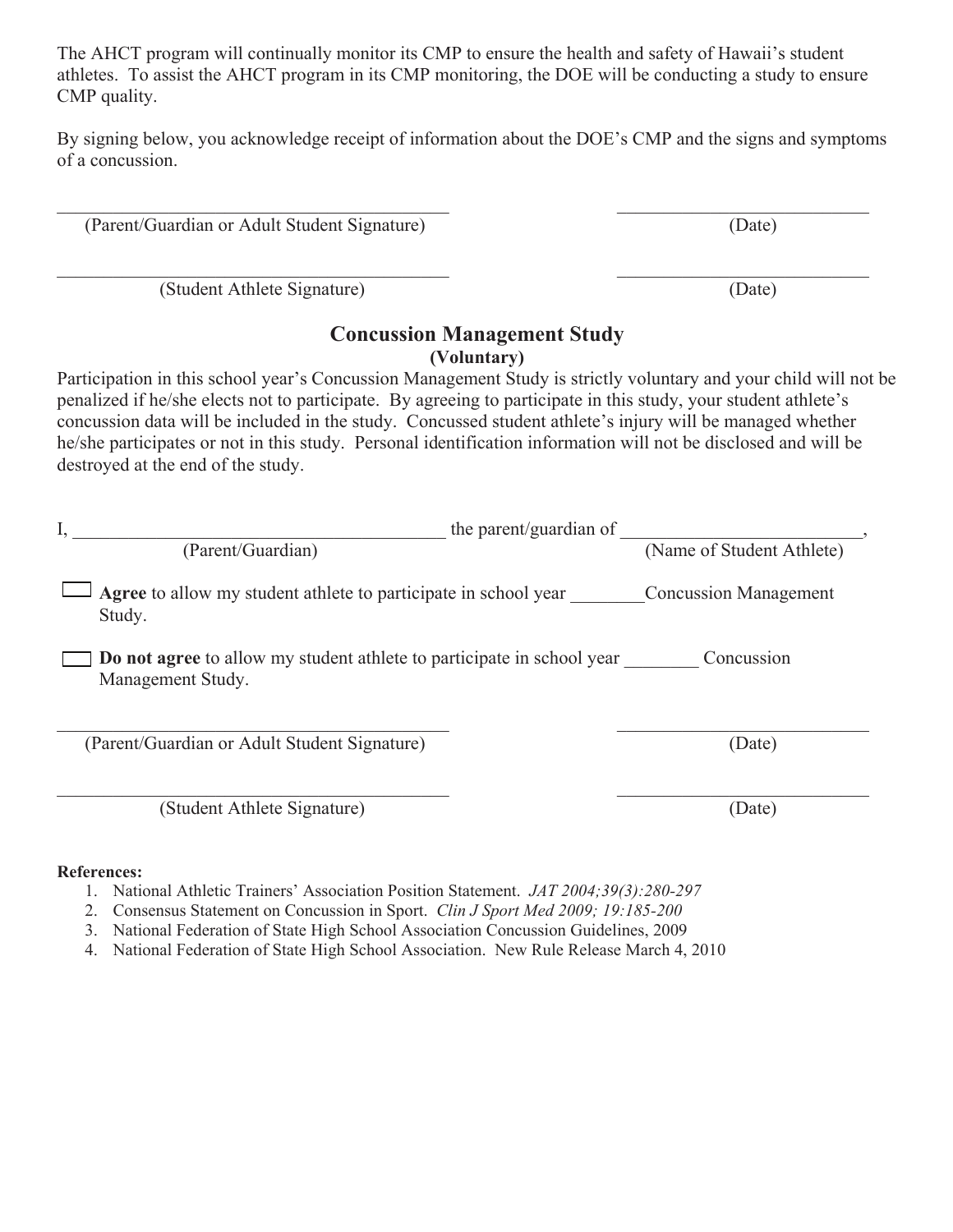#### **Hawaii State Department of Education PHYSICAL EXAMINATION FOR ATHLETES**

| Student's Name                  |                 |                     |              | $M/F$ Date of Birth $/$ / /                        |              |                | Grade         |
|---------------------------------|-----------------|---------------------|--------------|----------------------------------------------------|--------------|----------------|---------------|
| (Print)                         | Last            | First               | MI           |                                                    |              | Month Day Year |               |
| Address                         |                 |                     |              | Home Phone Communication and Student Resides With  |              |                |               |
|                                 | Street No. City | State Zip Code      |              |                                                    |              |                |               |
| Fall Sport                      |                 |                     | Winter Sport |                                                    | Spring Sport |                |               |
| Father's/Guardian's Name        |                 |                     |              | Bus. Phone                                         |              | Cell or Pager  |               |
| Mother's/Guardian's Name        |                 |                     |              | Bus. Phone $\frac{1}{\sqrt{1-\frac{1}{2}}}\right.$ |              | Cell or Pager  |               |
| Emergency Contact               |                 |                     |              | Bus. Phone                                         |              |                | Cell or Pager |
|                                 |                 | Name & Relationship |              |                                                    |              |                |               |
| Emergency Contact               |                 |                     |              | Bus. Phone                                         |              | Cell or Pager  |               |
| Emergency Contact               |                 | Name & Relationship |              | Bus. Phone                                         |              | Cell or Pager  |               |
|                                 |                 | Name & Relationship |              |                                                    |              |                |               |
| Health and/or Insurance Carrier |                 |                     |              | Policy $#$                                         |              |                |               |
|                                 |                 |                     |              |                                                    |              |                |               |

The student and parent/guardian consent and authorize school officials through an Athletic Health Care Trainer (AHCT), qualified coach/staff, or physician as determined by the school, to provide any first aid and/or emergency care as well as followup first aid or medical treatment that may be reasonably necessary for the student as determined by a school official in the course of athletic practice, competition or travel.

The student and parent/guardian further consent and authorize the school's AHCT to provide appropriate therapeutic modalities in order to return student to athletic competition, such care to be conducted under the direction of a physician.

The student and parent/guardian further consent and authorize the school's AHCT to administer baseline and/or post injury concussion management assessment in order to manage a concussion or suspected head trauma, such care to be conducted under the direction of a physician.

The student and parent/guardian hereby consent to the release of medical information by physician to school to obtain information regarding the medical history, records of injury or surgery, serious illness, and rehabilitation results of the student from his/her physician(s). We understand that the purpose of this request for medical information is to assist the school in the management or rehabilitation of an injury/illness. This information is confidential and except as provided in this release will not be otherwise released by the parties in charge of the information. This release remains valid until revoked by the adult student or parent/guardian in writing.

| Signature of Student | Signature of Parent/Guardian                      | Jate |
|----------------------|---------------------------------------------------|------|
|                      | (parent/guardian fill out back side of this form) |      |

|                                                                                                                                     |                                                                                                     | To be completed by Physician only |                 |                   |
|-------------------------------------------------------------------------------------------------------------------------------------|-----------------------------------------------------------------------------------------------------|-----------------------------------|-----------------|-------------------|
|                                                                                                                                     |                                                                                                     |                                   |                 |                   |
| Height feet & inches Weight lbs Blood Pressure / Pulse bpm<br>Vision: R 20/ L 20/ Corrected: Yes No Pupils: Equal Unequal Pulse bpm |                                                                                                     |                                   |                 |                   |
|                                                                                                                                     | Asthma _________ (Medication Used) Diabetes __________ (Medication Used) Allergies ________________ |                                   |                 | (Medication Used) |
| <b>MEDICAL</b>                                                                                                                      | <b>NORMAL</b>                                                                                       |                                   | <b>COMMENTS</b> | <b>INITIALS</b>   |
| Appearance                                                                                                                          |                                                                                                     |                                   |                 |                   |
| Eyes/ears/nose/throat                                                                                                               |                                                                                                     |                                   |                 |                   |
| Hearing                                                                                                                             |                                                                                                     |                                   |                 |                   |
| Lymph nodes                                                                                                                         |                                                                                                     |                                   |                 |                   |
| Heart/Murmurs                                                                                                                       |                                                                                                     |                                   |                 |                   |
| Pulses                                                                                                                              |                                                                                                     |                                   |                 |                   |
| Lungs                                                                                                                               |                                                                                                     |                                   |                 |                   |
| Abdomen                                                                                                                             |                                                                                                     |                                   |                 |                   |
| Skin                                                                                                                                |                                                                                                     |                                   |                 |                   |
| Genitalia                                                                                                                           |                                                                                                     |                                   |                 |                   |
| <b>MUSCULOSKELETAL</b>                                                                                                              |                                                                                                     |                                   |                 |                   |
| Neck                                                                                                                                |                                                                                                     |                                   |                 |                   |
| Back/Spine                                                                                                                          |                                                                                                     |                                   |                 |                   |
| Shoulder/arm                                                                                                                        |                                                                                                     |                                   |                 |                   |
| Elbow/forearm                                                                                                                       |                                                                                                     |                                   |                 |                   |
| Wrist/hand/fingers                                                                                                                  |                                                                                                     |                                   |                 |                   |
| Hip/thigh                                                                                                                           |                                                                                                     |                                   |                 |                   |
| Knee                                                                                                                                |                                                                                                     |                                   |                 |                   |
| Calf/ankle                                                                                                                          |                                                                                                     |                                   |                 |                   |
| Foot/toes                                                                                                                           |                                                                                                     |                                   |                 |                   |
| Other                                                                                                                               |                                                                                                     |                                   |                 |                   |